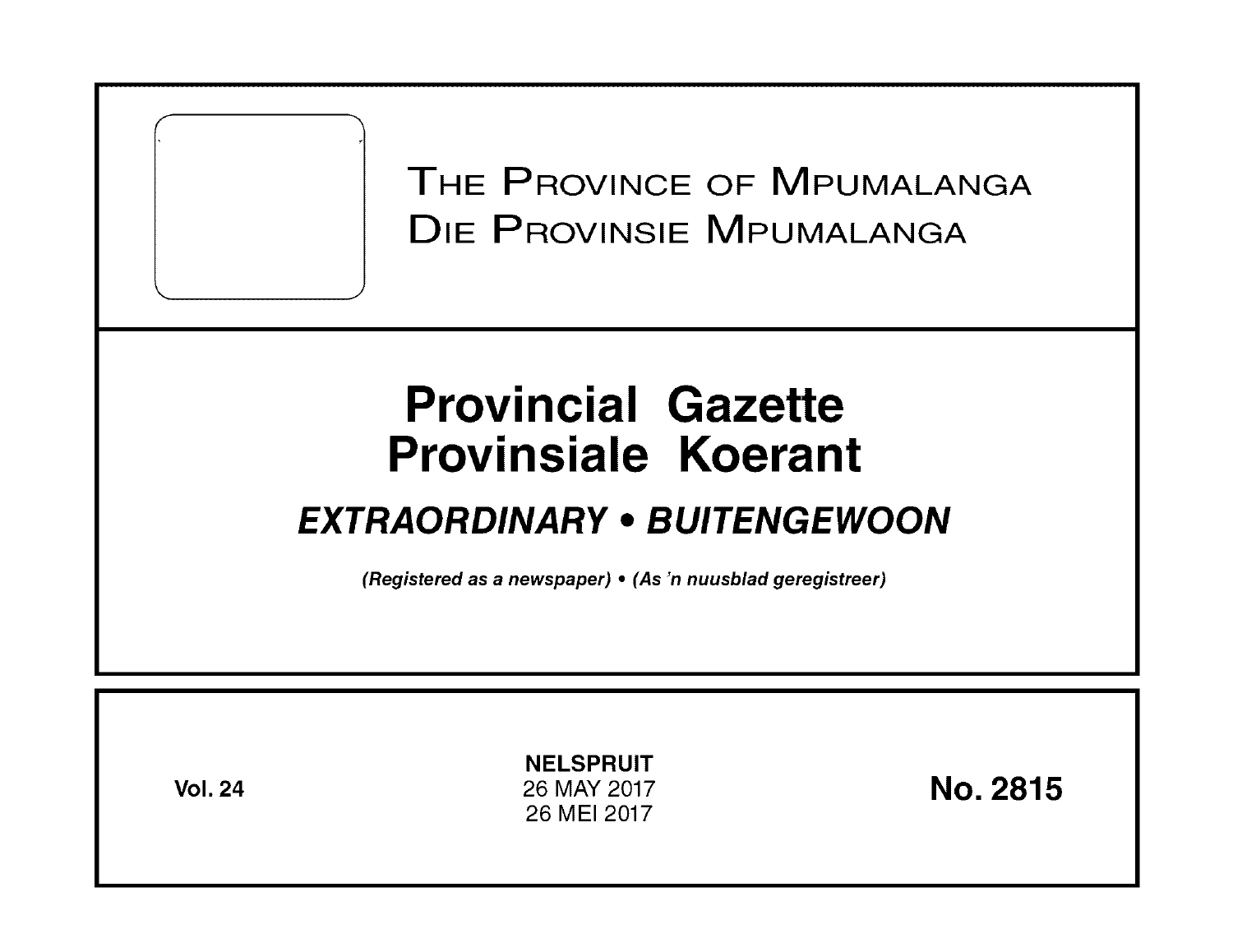### **CONTENTS**

|    |                                                                                                           | Gazette<br>No. | Page<br>No. |
|----|-----------------------------------------------------------------------------------------------------------|----------------|-------------|
|    | LOCAL AUTHORITY NOTICES • PLAASLIKE OWERHEIDS KENNISGEWINGS                                               |                |             |
| 47 | Local Government: Municipal Property Rates Act (6/2004): Emakhazeni Local Municipality: Public notice for | 2815           |             |